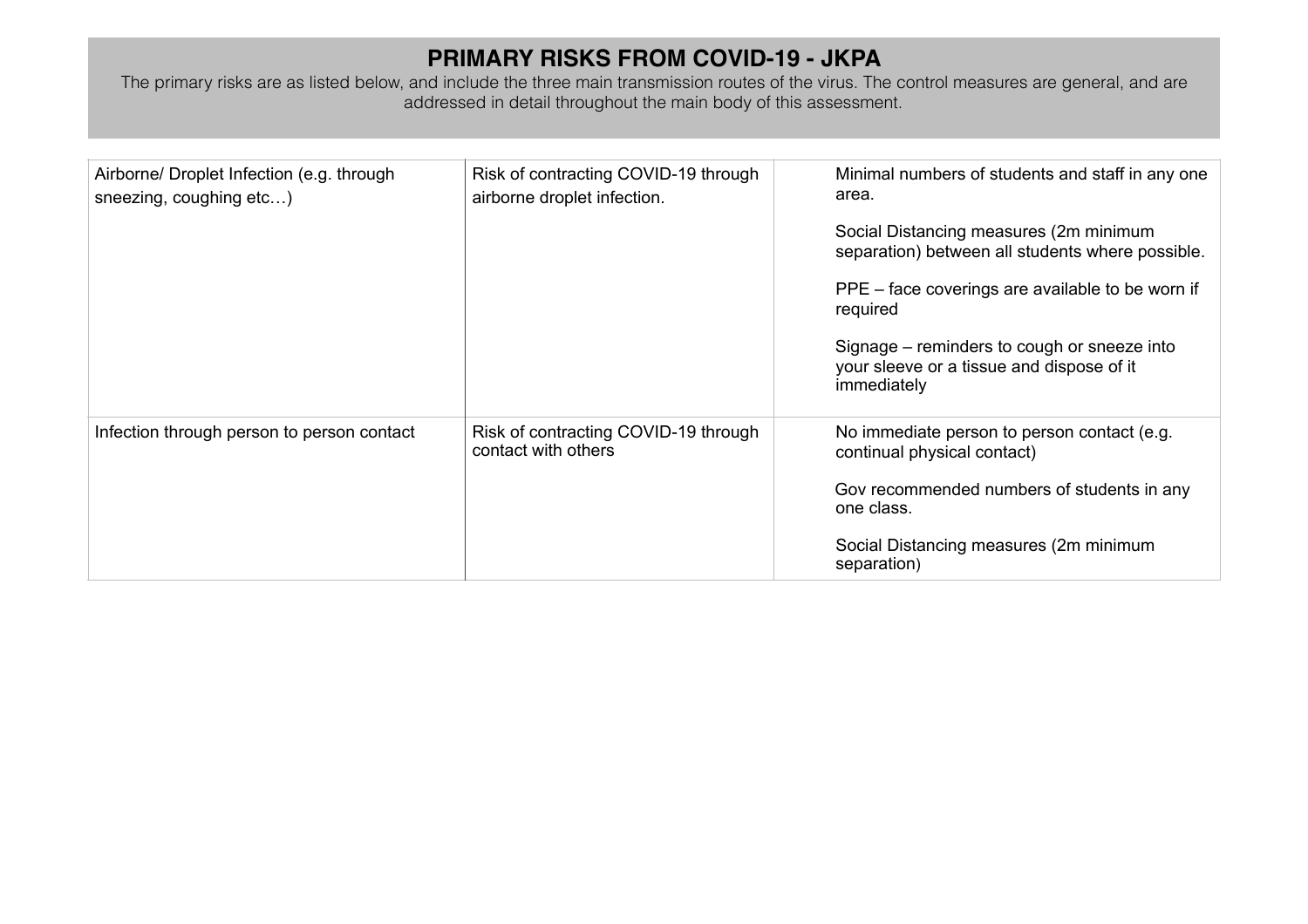## **STAFF and STUDENTS**

| Infection through person to object contact (e.g.<br>door-handles, keypad locks etc) | Risk of contracting COVID-19 through<br>cross- infection due to multiple people<br>coming into contact with areas.<br>COVID-19 can last 24 hours on paper. | Avoid printing and paper distribution (eg: scripts)<br>Regular disinfection regime for:<br>High-contact areas: doors / handles, chairs and<br>tables.<br>Hand Sanitiser station in place.<br>Personal Hygiene - Display correct handwashing<br>procedure, and the importance of personal<br>hygiene as an effective control against<br>COVID-19. |
|-------------------------------------------------------------------------------------|------------------------------------------------------------------------------------------------------------------------------------------------------------|--------------------------------------------------------------------------------------------------------------------------------------------------------------------------------------------------------------------------------------------------------------------------------------------------------------------------------------------------|
| Hazard                                                                              | <b>Risk</b>                                                                                                                                                | <b>Control measures</b>                                                                                                                                                                                                                                                                                                                          |
| Travelling to and from classes                                                      | Commuting using public transport<br>raises the risk of infection                                                                                           | Parents, staff and students are encouraged to<br>avoid public transport where possible, and use a<br>personal vehicle or cycle or walk where<br>appropriate<br>Parents, staff and students are advised to wear<br>face covering at all times when travelling on<br>public transport in line with government<br>guidelines.                       |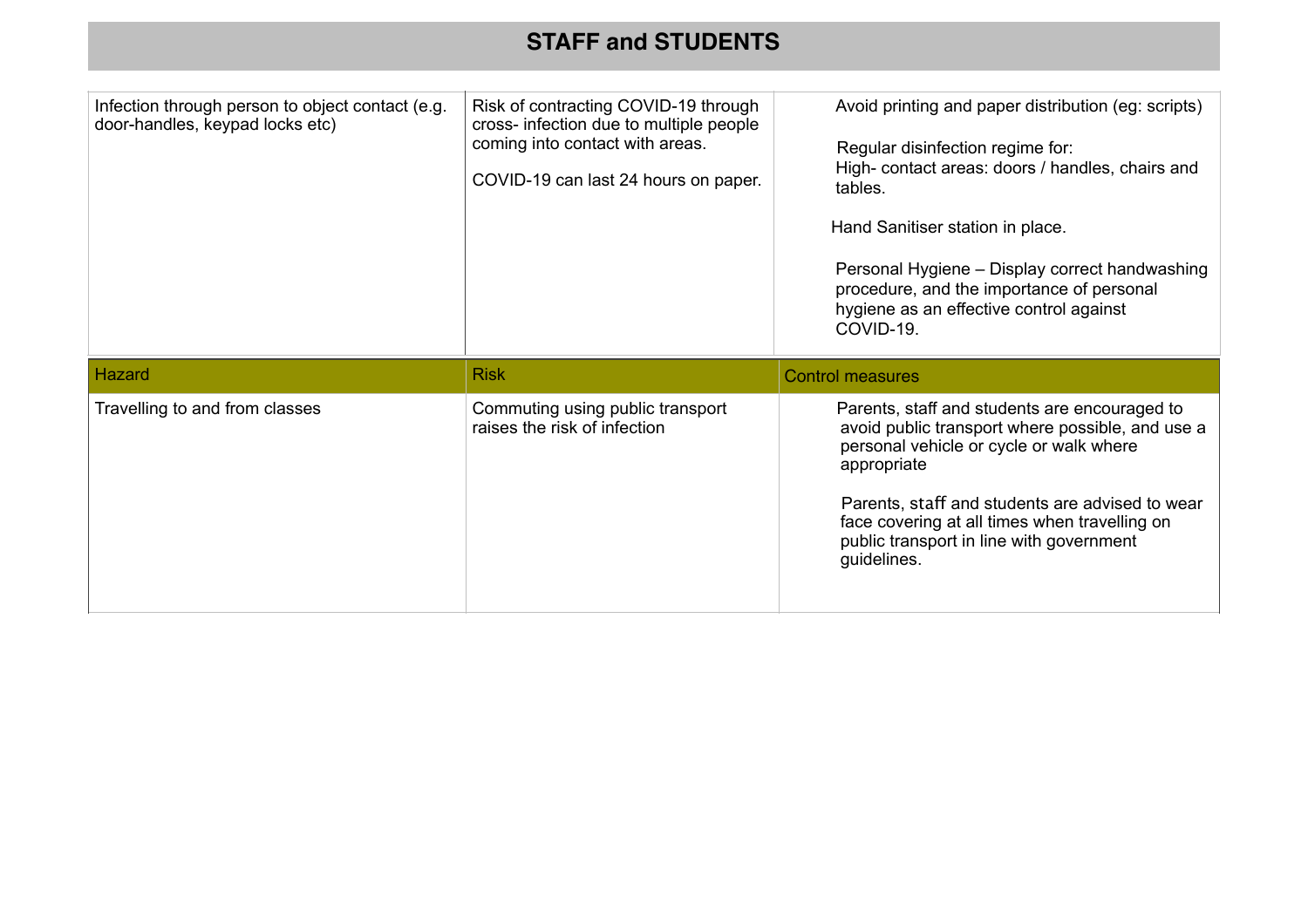| On Arrival | Instances that involve a high degree of<br>person-to-person and person-to- object<br>contact. | All students to be signed off against the register<br>and asked questions relating to general health,<br>to be agreed and signed off by the parent.<br>Temperature taken on entry. If someone has a<br>high temperature they cannot enter the class.<br>(they should be accompanied and given safe<br>passage home)<br>Sanitise or wash hands on arrival and at regular<br>intervals if leaving the class for the toilet.<br>Sanitisers will be visible in class and soap and<br>water provided wherever possible.<br>Restrooms - Everyone using the toilet facilities<br>MUST follow the hygiene procedures: When they<br>use the toilet they must put the seat down - then<br>flush - wait 1 min and lift the lid.<br>We will then spray the toilet bowl with Dettol<br>spray. The toilet lid must then be put down.<br>Locations to be well ventilated<br>Classroom to be well ventilated.<br>When possible Mycenae House are also<br>required to share their COVID-19 preparedness<br>plans. |
|------------|-----------------------------------------------------------------------------------------------|--------------------------------------------------------------------------------------------------------------------------------------------------------------------------------------------------------------------------------------------------------------------------------------------------------------------------------------------------------------------------------------------------------------------------------------------------------------------------------------------------------------------------------------------------------------------------------------------------------------------------------------------------------------------------------------------------------------------------------------------------------------------------------------------------------------------------------------------------------------------------------------------------------------------------------------------------------------------------------------------------|
|            |                                                                                               |                                                                                                                                                                                                                                                                                                                                                                                                                                                                                                                                                                                                                                                                                                                                                                                                                                                                                                                                                                                                  |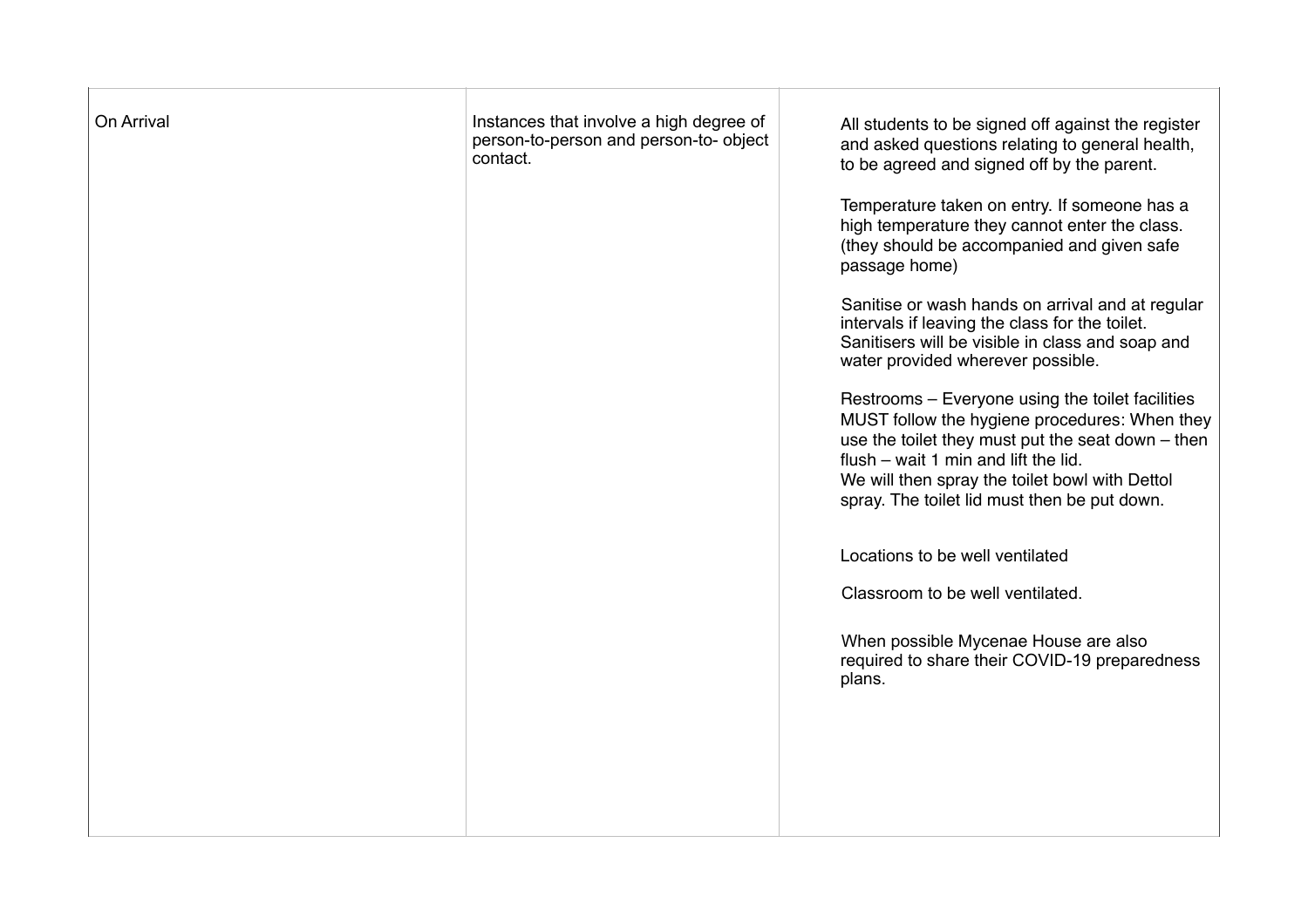| Hazard                       | <b>Risk</b>                                                                                                             | <b>Control measures</b>                                                                                                                                                                                                                                                                                                                                                                                                                                                                                                                                                                                   |
|------------------------------|-------------------------------------------------------------------------------------------------------------------------|-----------------------------------------------------------------------------------------------------------------------------------------------------------------------------------------------------------------------------------------------------------------------------------------------------------------------------------------------------------------------------------------------------------------------------------------------------------------------------------------------------------------------------------------------------------------------------------------------------------|
| <b>Break Times and Lunch</b> | Break times are traditionally times for<br>social congregation and interaction,<br>raising the risk of infection        | Staggered toilet breaks to reduce numbers of<br>students using facilities.<br>Classroom to be arranged for breaks so as to<br>promote social distancing in line with Gov<br>guidelines.<br>Staff and Students encouraged to bring food and<br>drink from home.<br>Should a student need to leave the building and<br>return to class, it will logged and the entry<br>process will be repeated in its entirety.<br>Drinking-Water and Refreshments - All drinking<br>vessels must be labelled for individual use.<br>Personal and re-usable cups are to be<br>encouraged in order to limit contamination. |
| Hazard                       | <b>Risk</b>                                                                                                             | <b>Control measures</b>                                                                                                                                                                                                                                                                                                                                                                                                                                                                                                                                                                                   |
| Staff and Student Hygiene.   | Regular and thorough handwashing<br>has been identified as an effective<br>control against the spread of<br>Coronavirus | Hand Wash or Sanitising – Paper Towels,<br>sanitising soap and gel will be provided.                                                                                                                                                                                                                                                                                                                                                                                                                                                                                                                      |